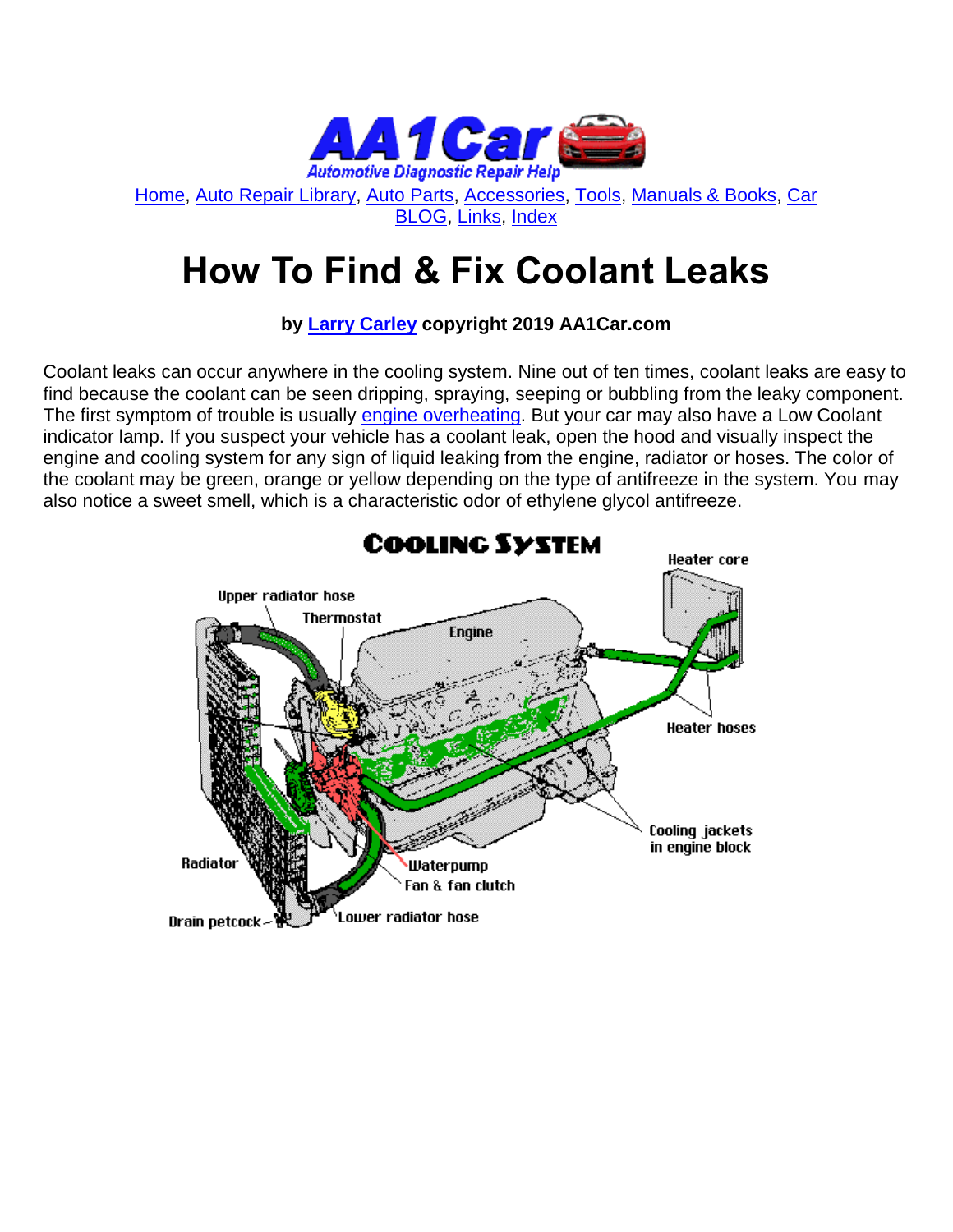### **The most common places where coolant may be leaking are:**



*A worn seal on the water pump shaft can leak coolant.*

Water pump -- A bad shaft seal will allow coolant to dribble out of the vent hole just under the water pump pulley shaft. If the [water pump](http://www.aa1car.com/library/water_pump.htm) is a two-piece unit with a backing plate, the gasket between the housing and back cover may be leaking. The gasket or oring that seals the pump to the engine front cover on cover-mounted water pumps can also leak coolant. Look for stains, discoloration or liquid coolant on the outside of the water pump or engine.



*This radiator is badly corroded and is not worth fixing*

**Radiator** -- Radiators can develop leaks around upper or loser hose connections as a result of vibration. The seams where the core is mated to the end tanks is another place where leaks frequently develop, especially on aluminum radiators with plastic end tanks. On copper/brass radiators, leaks typically occur where the cooling tubes in the core are connected or soldered to the core headers. The core itself is also vulnerable to stone damage. Internal corrosion caused by old coolant that has never been changed can also eat through the metal in the radiator, causing it to leak.

Most cooling systems today are designed to operate at 8 to 14 psi. If the radiator can't hold pressure, your engine will overheat and lose coolant.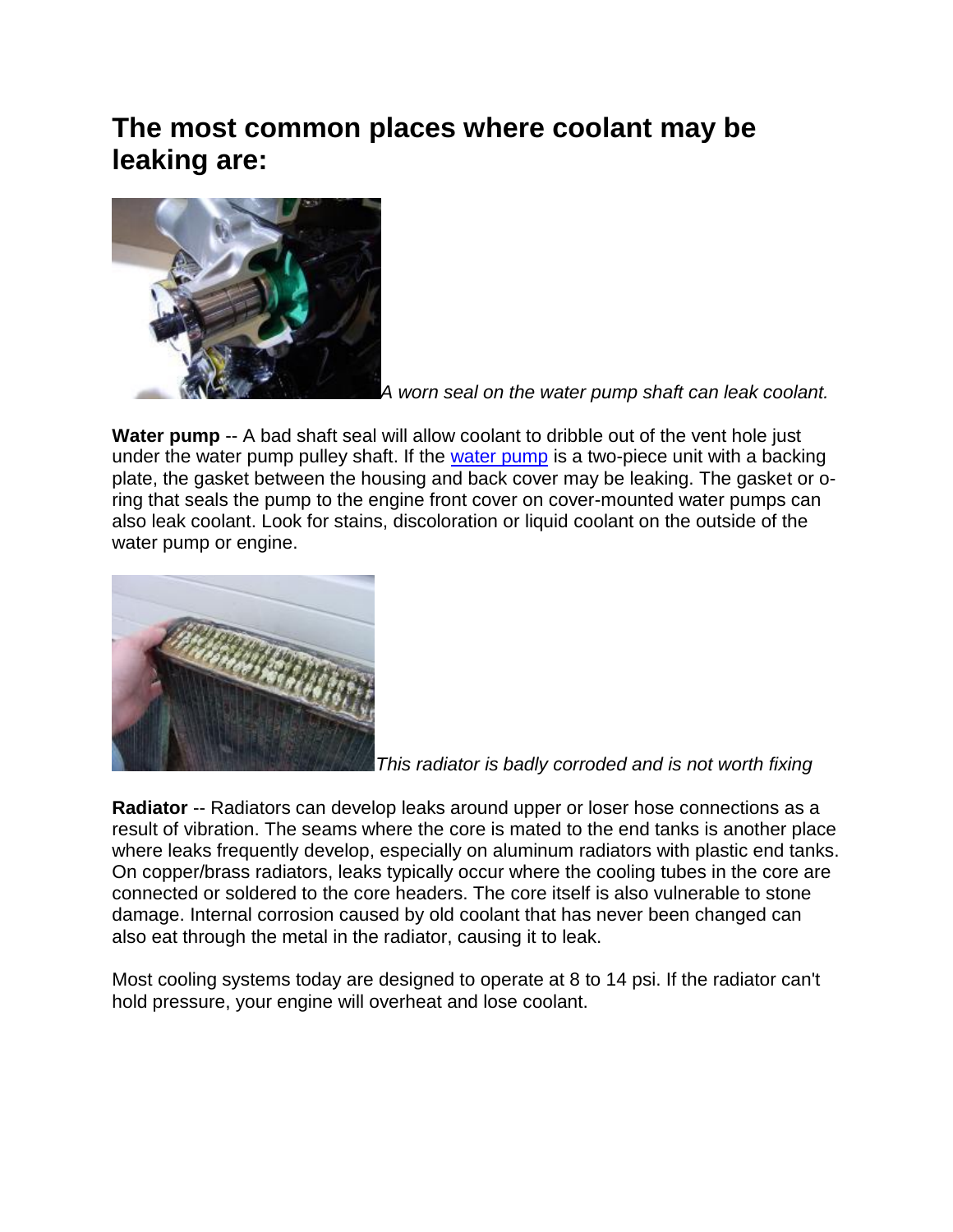

*Pinch hoses to check for age cracks, hardening, soft* 

*spots, blisters or bulges.*

**Hoses** -- Cracks, pinholes or splits in a radiator hose or heater hose will leak coolant. A hose leak will usually send a stream of hot coolant spraying out of the hose. A corroded hose connection or a loose or damaged hose clamp may also allow coolant to leak from the end of a hose. Sometimes the leak may only occur once the hose gets hot and the pinhole or crack opens up.

**Freeze plugs** -- These are the casting plugs or expansion plugs in the sides of the engine block and/or cylinder head. The flat steel plugs corroded from the inside out, and may develop leaks that are hard to see because of the plug's location behind the exhaust manifold, engine mount or other engine accessories. On V6 and V8 blocks, the plugs are most easily inspected from underneath the vehicle.

**Heater Core** -- The heater core is located inside the heating ventilation and air conditioning (HVAC) unit under the dash. It is out of sight so you cannot see a leak directly. But if the heater core is leaking (or a hose connection to the heater core is leaking), coolant will be seeping out of the bottom of the HVAC unit and dripping on the floor inside the passenger compartment. Look for stains or wet spots on the bottom of the plastic HVAC case, or on the passenger side floor. Some Chrysler vehicles have a reputation for developing coolant leaks in the heater core, and repeat heater core failures. Some have found that an aftermarket copper/brass replacement heater core lasts longer in these applications than the original equipment aluminum heater core.

**Intake Manifold gasket** -- The gasket that seals the intake manifold to the cylinder heads may leak and allow coolant to enter the intake port, crankcase or dribble down the outside of the engine. Some engines such as General Motors 3.1L and 3.4L V6 engines as well as 4.3L, 5.0L and 5.7L V8s are notorious for leaky intake manifold gaskets. The intake manifold gaskets on these engines are plastic and often fail at 50,000 to 80,000 miles. Other troublesome applications include the intake manifold gaskets on Buick 3800 V6 and Ford 4.0L V6 engines.

#### **INTERNAL COOLANT LEAKS**

There are the worst kind of coolant leaks for two reasons. One is that they are impossible to see because they are hidden inside the engine. The other is that internal coolant leaks can be very expensive to repair.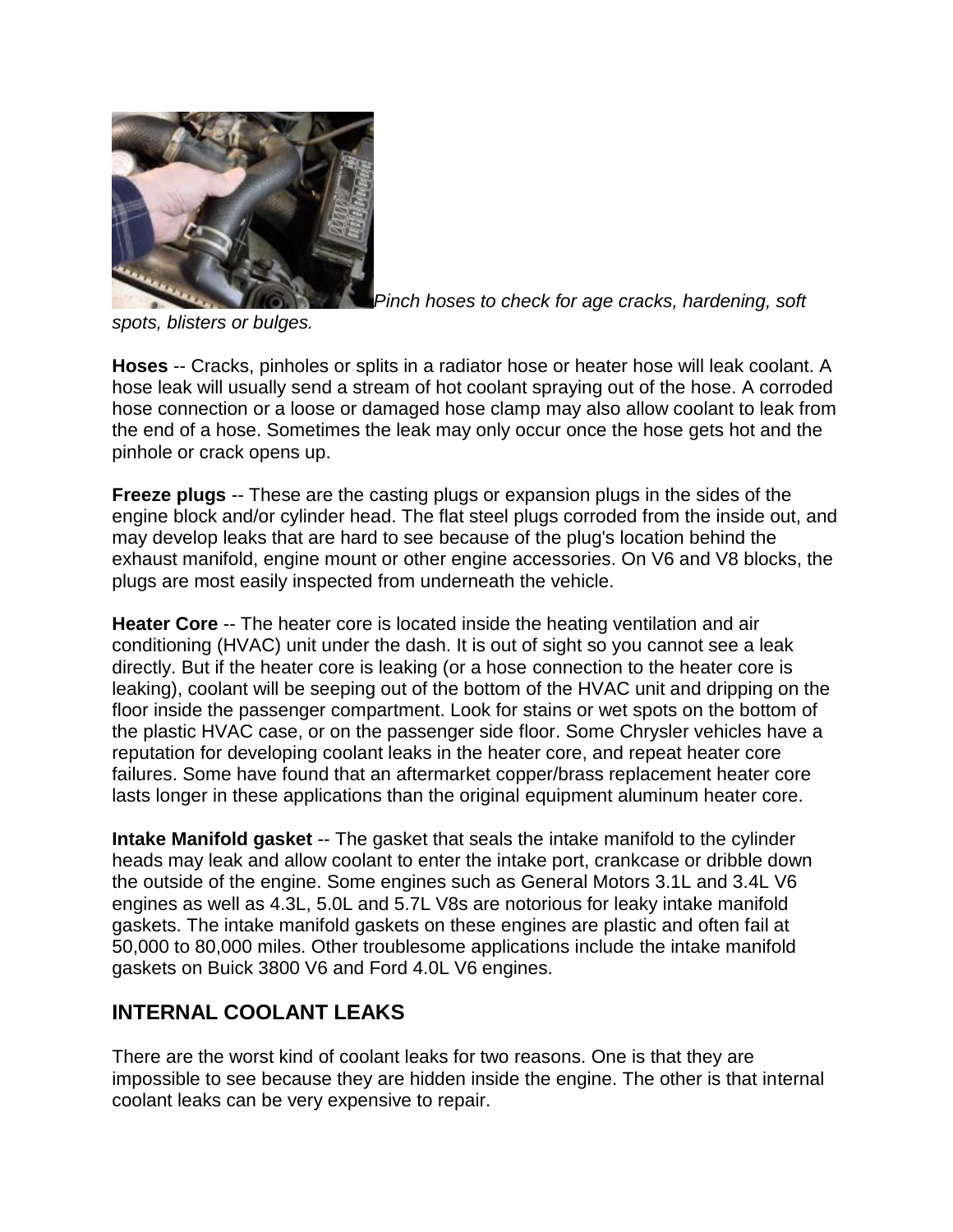

torque or detonation. Ensure that proper parts and procedures are used when installing the head gasket in your engines or failures are likely.

**Bad head gasket** --Internal coolant leaks are most often due to a bad head gasket. The head gasket may leak coolant into a cylinder, or into the crankcase. Coolant leaks into the crankcase dilute the oil and can damage the bearings in your engine. A head gasket leaking coolant into a cylinder can foul the spark plug, and create a lot of white smoke in the exhaust. Adding sealer to the cooling system may plug the leak if it is not too bad, but eventually the head gasket will have to be replaced.

If you suspect a head gasket leak, have the cooling system pressure tested. If it fails to hold pressure, there is an internal leak. A "block tester" can also be used to diagnose a leaky head gasket. This device draws air from the cooling system into a chamber that contains a special blue colored leak detection liquid. Combustion gases will react with the liquid and cause it to change color from blue to green if the head gasket is leaking.

Head gasket failures are often the result of engine overheating (which may have occurred because of a coolant leak elsewhere in the cooling system, a [bad thermostat,](https://www.aa1car.com/library/thermostat_diagnose_replace.htm) or an electric cooling fan not working). When the engine overheats, thermal expansion can crush and damage portions of the head gasket. This damaged areas may then start to leak combustion pressure and/or coolant.



*A cracked cylinder head can leak coolant inside the* 

*engine.*

**Cracked Head or Block** -- Internal coolant leaks can also occur if the cylinder head or engine block has a crack in a cooling jacket. A combustion chamber leak in the cylinder head or block will leak coolant into the cylinder. This dilutes the oil on the cylinder walls and can damage the piston and rings. If the coolant contains silicates (conventional green antifreeze), it can also foul the oxygen sensor and catalytic converter. If enough coolant leaks into the cylinder (as when the engine is sitting overnight), it may even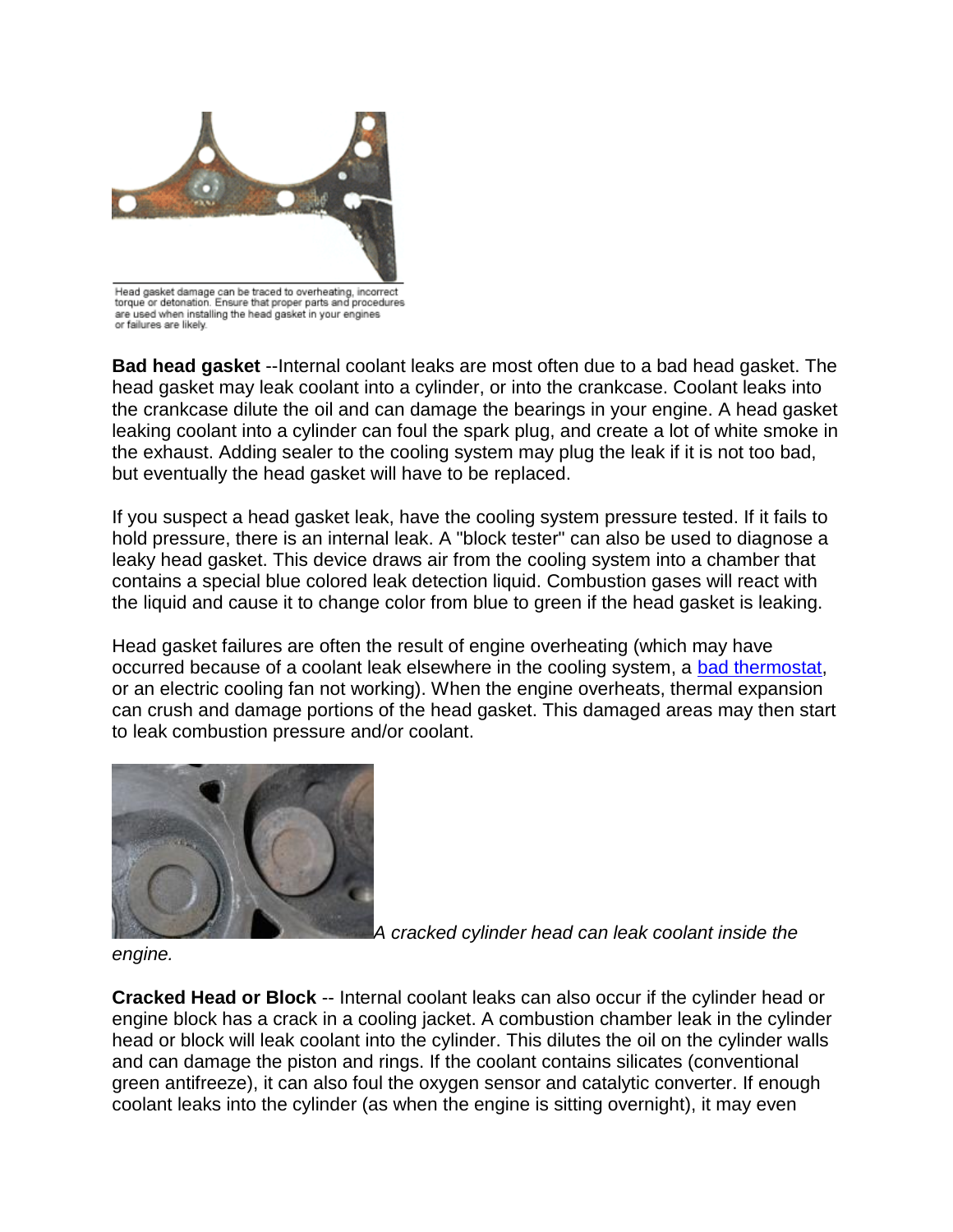hydro-lock the engine and prevent it from cranking when you try to start it. Internal leaks such as these can be diagnosed by pressure testing the cooling system or using a block checker.

A coolant leak into the crankcase is also bad news because it can damage the bearings. Coolant leaking into the crankcase will make the oil level on the dipstick appear to be higher than normal. The oil may also appear frothy, muddy or discolored because of the coolant contamination.

**Leaky ATF oil cooler** -- Internal coolant leakage can also occur in the automatic transmission fluid oil cooler inside the radiator. On most vehicles with automatic transmissions, ATF is routed through an oil cooler inside the radiator. If the tubing leaks, coolant can enter the transmission lines, contaminate the fluid and ruin the transmission. Red or brown drops of oil in the coolant would be a symptom of such a leak. Because the oil cooler is inside the radiator, the radiator must be replaced to eliminate the problem. The transmission fluid should also be changed.

#### **PRESSURE TESTING THE COOLING SYSTEM FOR LEAKS**

There are several ways to find out whether or not your cooling system is holding pressure. One is to top off your cooling system, tighten the radiator cap and start the engine. When the engine reaches normal operating temperature, turn on the air conditioner (to increase the cooling load on the system) and/or take it for a short drive. Then check the radiator, hoses and water pump for seepage or leaks.

*WARNING: DO NOT open the radiator cap while the engine is hot!* Even if the cooling system is leaking, the coolant will be under considerable pressure -- especially if it is low and coolant is boiling inside the engine. Shut the engine off and let it sit about an hour so it can cool down. Then place a rag over the radiator cap and slowly turn the cap until it starts to release pressure. Wait until all the pressure has vented before turning the cap the rest of the way off.



*Radiator pressure test kit*

A special tool called a pressure tester can also be used to check your cooling system. The tool is nothing more than a little hand pump with a combination vacuum-pressure gauge and a fitting that is attached to the radiator filler neck. To check for leaks, attach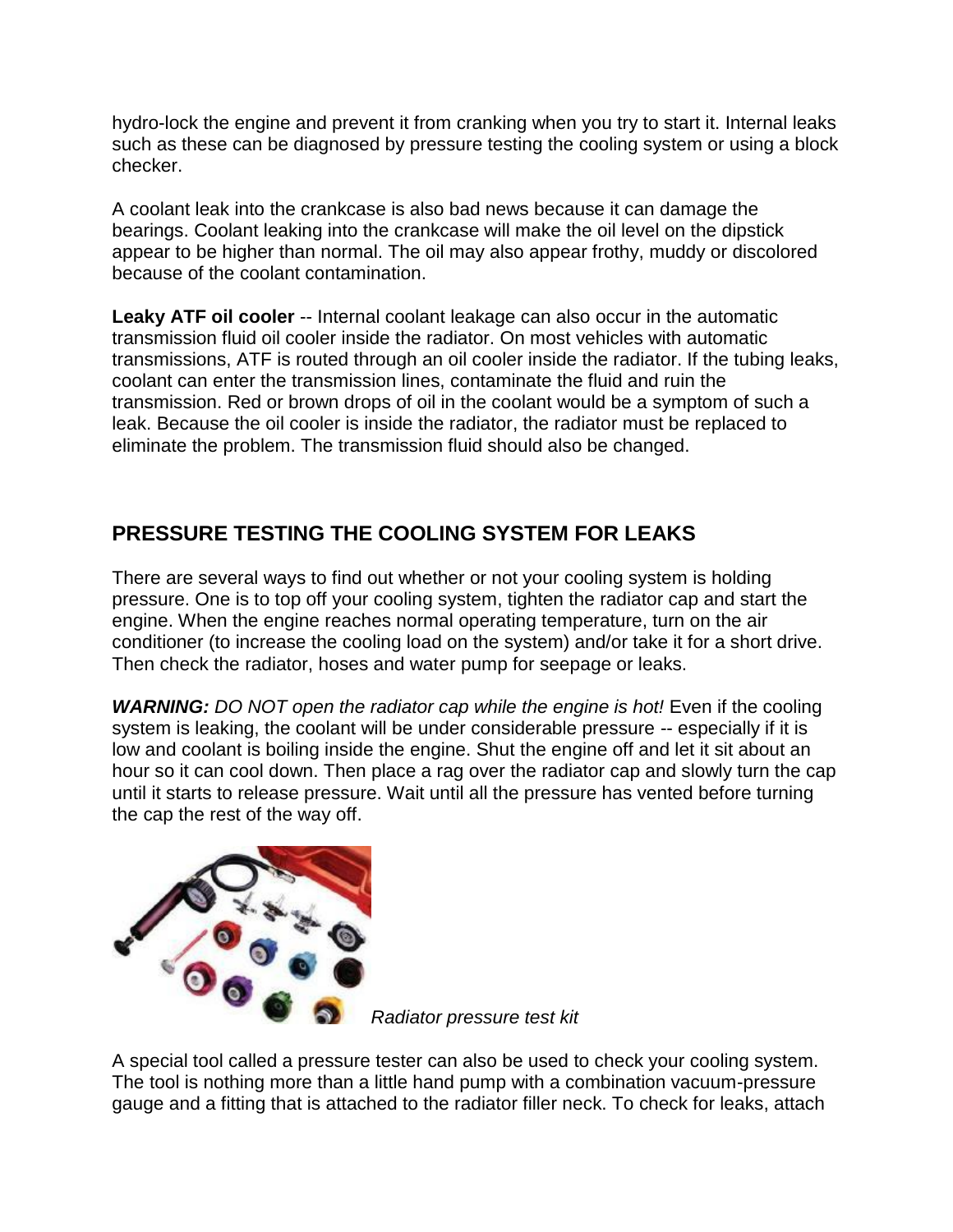the tool to the radiator and pressurize the radiator to the pressure rating on the radiator cap. For example, if you have a radiator cap that says 12 pounds, you pressurize the radiator to 12 lbs. and wait to see what happens. If there are no leaks, the system should hold pressure for 10 to 15 minutes. If it does not hold pressure, the system is leaking. If you cannot see any visible leaks on the outside, it means the leak is inside (bad head gasket or cracked head or block). See [How to Fix a Leaky Head Gasket.](http://www.aa1car.com/library/how_to_fix_leaky_head_gasket.htm)

A block Checker is another tool that can be used to detect a leaky head gasket. The gas-sensitive blue liquid changes color if there are any combustion gases in the coolant.

Leak detection dye can also be added to the coolant itself to make a slow leak easier to find. Some of these dyes glow bright green or yellow when exposed to ultraviolet light.

#### **RADIATOR CAP CHECKS**

The radiator cap should also be pressure tested, especially if the system has been overheating or losing coolant with no obvious external leaks. A weak cap that cannot hold pressure will allow the system to boil over. If the cap cannot hold its rated pressure, replace it.



*The best fox for a leaky radiator is to replace it with a* 

*new or recored radiator.*

#### **REPAIRING A LEAKY RADIATOR**

If your radiator is leaking, you have several repair options:

You can try the cheap fix and add a bottle of cooling system sealer to the radiator. These products are designed to seal small leaks. They can also seal internal engine leaks. Some work better than others, but most provide only a temporary solution to your problem.

You can attempt to repair the radiator yourself. Copper/brass radiators on older vehicles can often be soldered to repair leaks. Cracks or pinholes in aluminum radiators in newer vehicles can often be repaired with epoxy glue. But if the core is severely corroded or damaged, the radiator may have to be professionally repaired at a radiator shop, or replaced with a new radiator.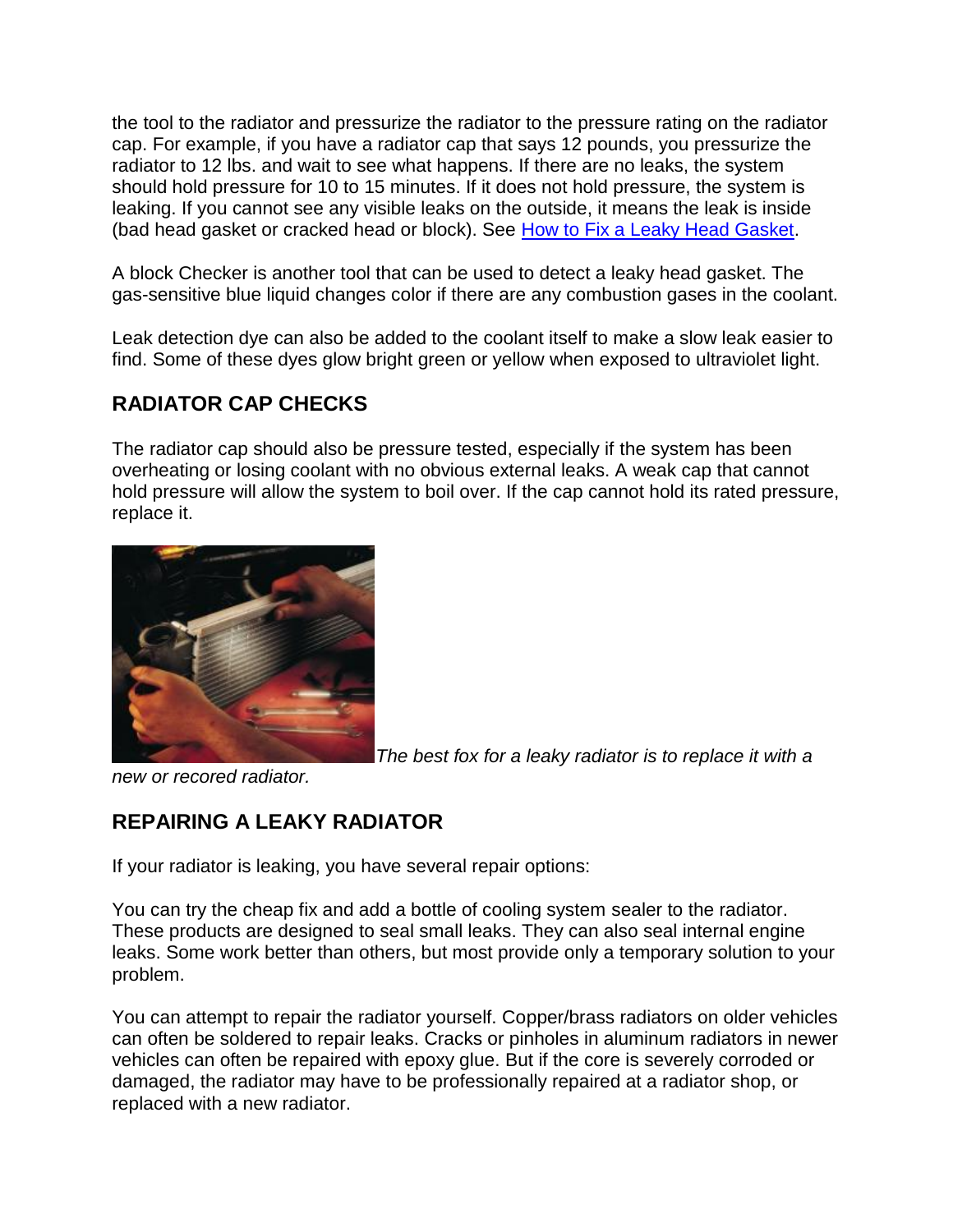#### **HOW TO FIX A LEAKY HEATER CORE**

As with a leaky radiator, you might try the cheapest fix and add a bottle of cooling system sealer to see if that will stop the leak. If the leak is small, the sealer will probably stop the leak - at least temporarily. But if the sealer does not stop the leak, you will have to disassemble the HVAC case to replace the heater core. This is a very timeconsuming and difficult job that involves a LOT of labor on most vehicles. The labor to replace a heater core can often run 8 to 10 hours or more!

Some vehicles have had problems with repeat heater core failures (some Chrysler cars, for example). The problem in some cases is the design of the heater core itself, or the metal alloys from which it was made. But a common cause of heater core leaks is [Electrolysis Corrosion.](http://www.aa1car.com/library/cooling_system_electrolysis_corrosion.htm) One fix is to attach a grounding strap on the heater core. Another is to replace an original equipment aluminum heater core with an aftermarket copper/brass heater core.

#### **COOLANT RESERVOIR LEAKS**

Another cooling system component that sometimes needs attention is the coolant overflow reservoir. The coolant overflow reservoir does more than catch the overflow from the radiator. It serves as a storage tank for excess coolant. When the system is hot, coolant will be forced out through the radiator pressure cap and into the reservoir. Then as the system cools down, decreasing pressure will draw coolant back into the radiator.

On many newer vehicles, the coolant reservoir is pressurized and is an integral part of the cooling system. The filler cap for the cooling system is located on the reservoir tank, and the tank is connected to the radiator and engine with hoses. The reservoir is transparent plastic and you can see the coolant level inside.

If the coolant reservoir is cracked or leaking, the system may lose coolant every time the engine heats up. Eventually, this can cause the engine to overheat.

Small punctures or cracks in the overflow reservoir can usually be repaired with silicone sealer. If the reservoir needs to be replaced, make sure the hoses are routed correctly between the radiator and the reservoir, and that it is free from kinks that could block the flow of coolant back and forth.

#### **HOW TO FIX A LEAKY FREEZE PLUG**

Freeze plus (also called expansion plugs) are round metal plugs that are pressed into cylinder head and engine block castings. The plug is supposed to push out and save the casting if the coolant does not contain enough antifreeze to prevent it from freezing during cold weather. Over time, the plugs can corrode from the inside and leak, causing the engine to lose coolant and overheat.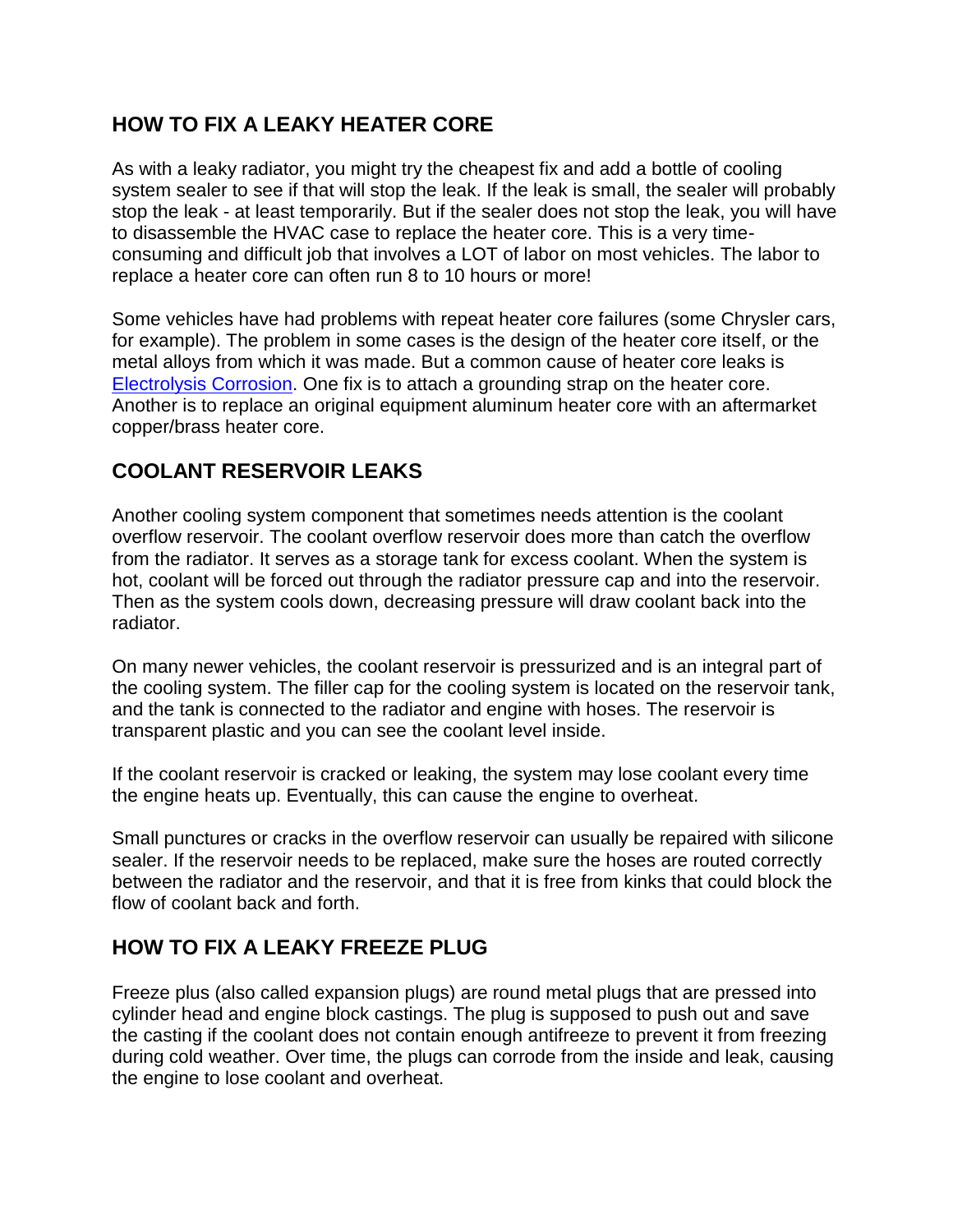One way to temporarily patch a leaky freeze plug is to clean the surface of the plug, sand it lightly with sandpaper, and pack it solid with a high temperature two-part epoxy such as gas tank sealer or JB Weld epoxy. Let it cure overnight. This trick usually seals leaky expansion plugs that would otherwise be very difficult to replace.

To replace a leaky freeze plug, use a hammer and drift to knock out the old plug. Pounding in on one side of the plug will usually cause it to twist. The plug can then be pried out with a large screwdriver. Clean the hole, then apply a liberal coating of sealer to the hole and carefully drive in a new replacement plug. The plug must go in straight or it may not seal.

Another repair option is to replace a solid metal freeze plug with an expandable freeze plug. The expandable plugs have a rubber grommet that expands and seals against the opening when the center bolt in the plug is tightened. It's easier to install and less apt to leak than a solid plug.

#### **HOW TO FIX A LEAKY COOLANT HOSE**

Do not waste your time trying to patch or wrap a leaky radiator or heater hose. Sealers and Stop Leak products also do not work well with hoses. Replace the bad hose with a new one, and inspect all the other hoses because if one has failed the others are probably reaching the end of the road, too.

Old hoses are often hard and stick to their fittings, making them difficult to remove. Use a razor blade or box cutter to slit the old hose so it can be easily pulled off its end fittings.

It is also a good idea to replace the original hose clamps, especially if they are the ring type. Ring clamps can lose tension with age and may not hold the hose tightly. Worm drive stainless steel clamps are best. But quality brand stainless steel worn drive clamps, not the cheap plain steel ones that are made in China. They will rust and fail.

You should also inspect the inside of your old radiator and heater hoses after they have been removed to check for deep fissures or cracks caused by **Electrolysis Corrosion**. This type of corrosion can be caused by old antifreeze that no longer provides adequate corrosion protection, or by stray electrical currents that use the coolant as a ground path.

#### **HOW TO FIX A LEAKY WATER PUMP**

No Stop Leak or cooling system sealer product will seal a water pump that is leaking coolant past the shaft seal. Replacement is your only option. But you can save some money on the job by using a remanufactured water pump rather than a new water pump.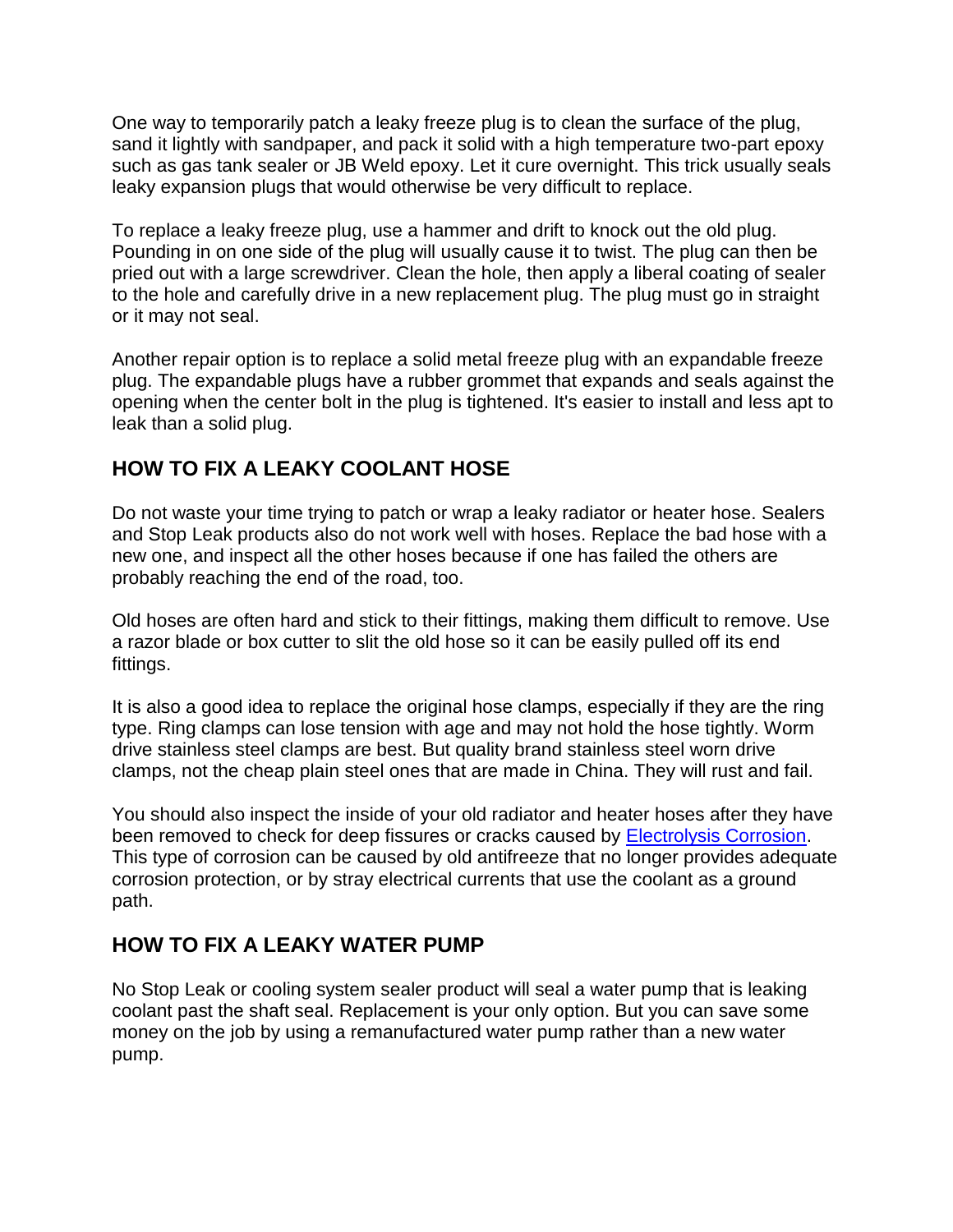Replacing a water pump is not too hard a job on most engines, but on some it can be tricky. On some engines (2.8L GM V6 engines, for example), the bolts that hold the water pump also hold the timing cover in place. If you are not careful, the timing cover seal can be broken allowing coolant to leak into the crankcase. GM recommends using a special tool (J-29176 or equivalent) to hold the timing cover tight while the pump is being changed.



*Check the fan clutch because a weak clutch can cause* 

*the engine to overheat.*

If your engine has a belt-driven fan with a fan clutch, it is also a good idea to check the fan clutch when replacing the water pump. The lifespan of both is about the same, so the fan clutch may also need be replaced. If the clutch is leaking silicone fluid, or has any wobble in the bearing, it must be replaced.

#### **REFILLING THE COOLING SYSTEM**

When refilling the cooling system after making a repair, always use a 50/50 mixture of antifreeze and water. Never use straight water because it has no freezing protection, no corrosion protection and it boils at a lower temperature (212 degrees F.) than a mixture of antifreeze and water (which protects to 240 degrees F.).

Use the type of antifreeze specified by the vehicle manufacturer, or a [Universal Coolant](http://www.aa1car.com/library/2004/us120426.htm) that is compatible with all makes/models. Most late model vehicles require some type of OAT or HOAT long life coolant. GM vehicles use Dex-Cool.

On some late model front-wheel drive cars, refilling the cooling system can be tricky unless you "burp" the system by opening a bleeder vent or cracking a hose at a high point in the system to allow trapped air to escape. If you do not get all of the air out, the engine may overheat the first time you drive it.

The best way to refill the system is to add coolant until the radiator is within an inch of being full. Also add coolant to the coolant reservoir, filling it to the proper level. If the system has a pressurized coolant reservoir, add coolant until the level inside the reservoir is at the COLD FULL mark. Start the engine and let it idle with the radiator or coolant reservoir cap off until the thermostat opens and coolant starts to circulate through the engine. The heater should also be on so coolant will flow through the heater core. As the coolant level drops, continue to add coolant until the system takes no more.